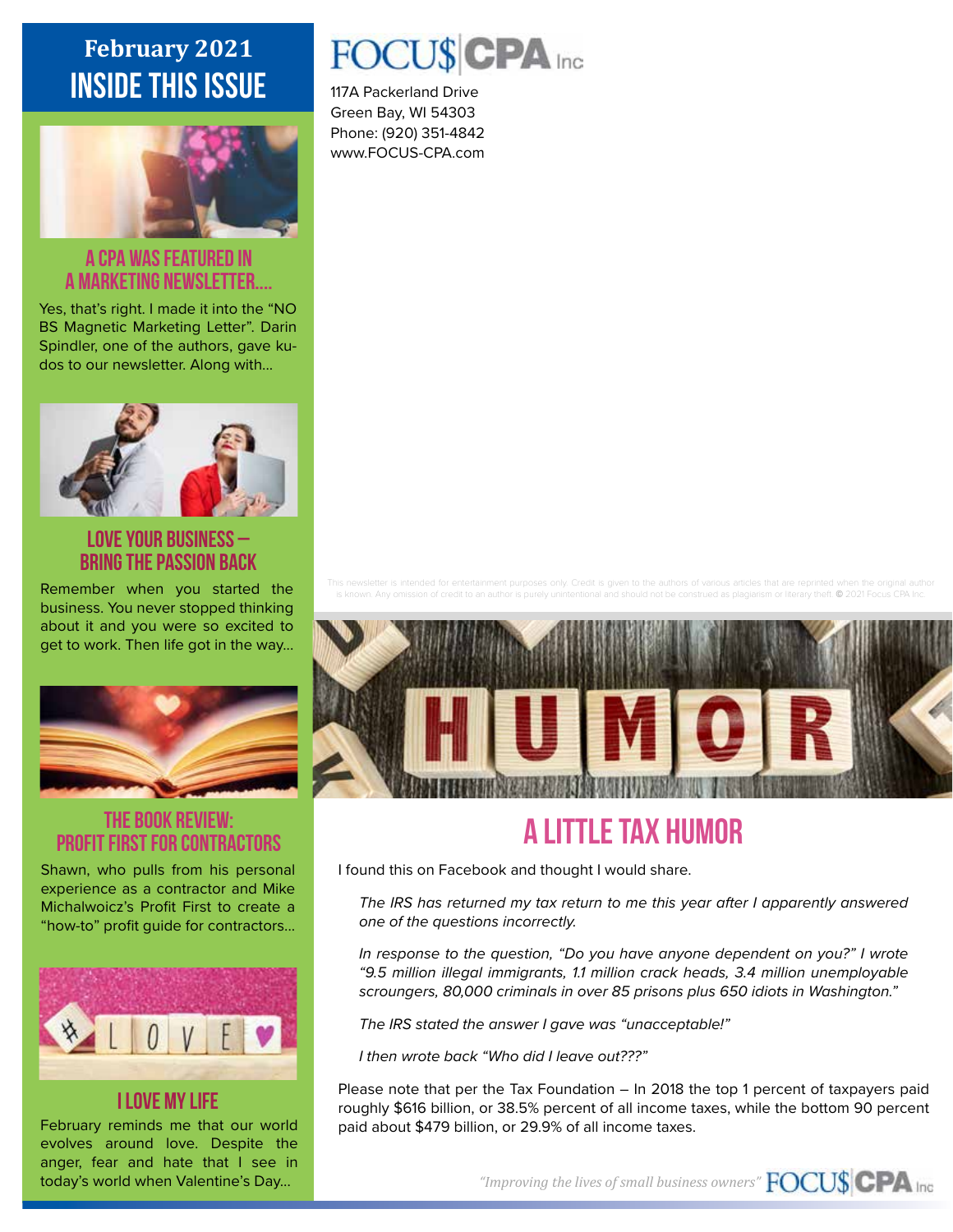# **THE** FINANCIAL **EDGE February 2021**



## Personal comments by Mary I Love My Life

February reminds me that our world evolves around love. Despite the anger, fear and hate that I see in today's world when Valentine's Day comes around, I think of love. I have a special man in my life, Steve my husband. We have been married for 24 years. Steve is a key part of my life. He is my rock and my cheerleader. Everyone needs someone like that in their life, to be accepted just as you are. Along with a strong marriage I have created other elements in my life that I love.

My family provides a bond of steel, a stability in the midst of chaos. No matter what I do, my siblings will be there to support me - no questions asked. My boys provide excitement and are great cohorts for a good adventure. I would

have struggled taking my adventure of a lifetime going to Africa on my own.

Another big part of my life is my business, FOCUS CPA. This time of year, the work load increases dramatically. But along with the extra work, I get a chance to touch base with most of our clients. Some we only see during tax season. Even being busy I try to take to the time to enjoy. My joy comes from helping others. I love my work.

February reminds me to slow down, take a breath, let go and love what comes.

**Guldan-Lindstrom**







"You guys Rock! Thanks for helping us get started with our new month end reporting system. You made it very easy for our staff to get going with it. Then when we lost our bookkeeper with no notice - you and your staff jumped right in and made sure we had what we needed to keep moving forward. Thanks for all your help.'

Rich Rothmund, President TA Motorsports, *Wisconsin's ONLY Arctic Cat MegaStore*

#### your referrals are appreciated and will be treated with utmost care!

**Sign up on our website at www.focus-cpa.com**

**Email Mary@focus-cpa.com**

**Call us at 920.351.4842**

*"Improving the lives of small business owners"*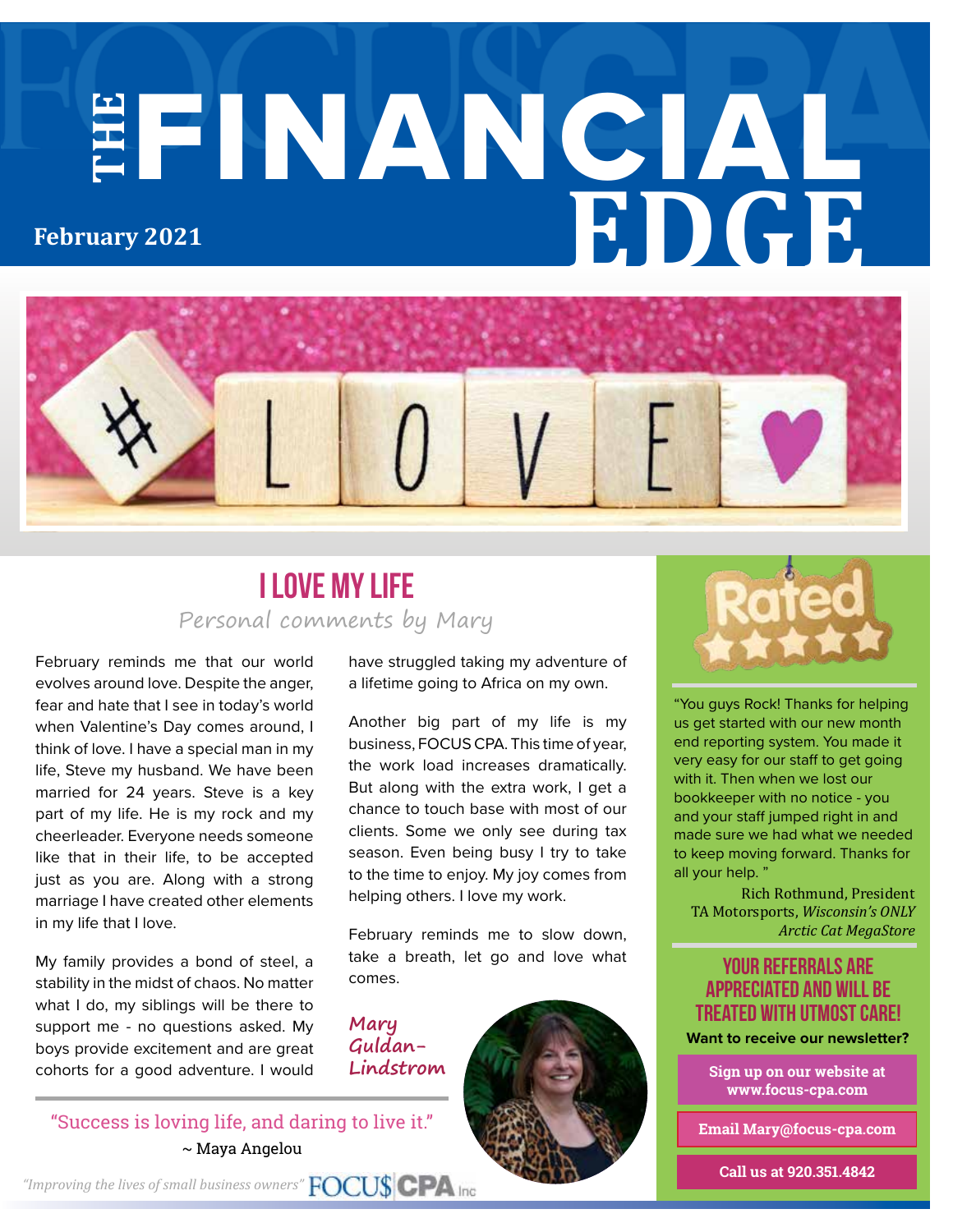# FOCU\$CPA Inc

# the book review

**TITLE:** Profit First for Contractors **AUTHOR:** Shawn Van Dyke **TOPIC: Profitability EASY TO READ:** \$\$\$\$ (4 out of 5 dollars) **APPLICABLE TO SMALL BUSINESS:** \$\$\$\$\$ (5 out of 5 dollars)

**Summary:** Shawn, pulls from personal experience as a contractor and Mike Michalwoicz's Profit First to create a "how-to" profit guide for contractors. He adapts the Profit First approach of managing cash by setting aside profit first for contractors.

**My recommendation:** Great book to learn how to manage expenses and generate a profit. This book was written from a cash perspective and not an accounting one. Great descriptions to understand financial statements and very thorough instructions to implement the profit first system. Not a quick read. It will be easier to comprehend the book if you go thru it slowly and apply it.



Pages: 198 | Published: 2018



# **Can you believe it? A CPA was featured in a Marketing newsletter...**

**By Mary Guldan-Lindstrom CPA**

Yes, that's right. I made it into the "NO BS Magnetic Marketing Letter". Darin Spindler, one of the authors, gave kudos to our newsletter. Along with the article he included a copy of the October 2020 newsletter.

Darin introduced me to Dan Kennedy, Glazer Kennedy Insider's Group, GKIC, No BS Magnetic Marketing back in 2012. I had just started treating my business as a business, instead of a job. I had noted that a few clients who subscribed to GKIC required more intensive tax planning than the rest. I was curious and wanted to know what they were doing that was creating healthy profits. Once I discovered the secret I found another benefit - GKIC encourages the entrepreneurial attitude of you can do it.

Once I joined Planet Dan, I have treated marketing as a way to communicate in terms that prospects and clients understand. My first marketing asset was my newsletter. I started that in August of 2013, I haven't missed a month since then, which makes this the 91st newsletter that I have written. I enjoy sharing my knowledge and working on the writing style. Between our newsletter and website - we have enjoyed consistent sustainable growth, along with retaining about 95% of our clients each year.

If you want to get a taste of No BS Magnetic Marketing read one of Dan Kennedy's books found on Amazon.